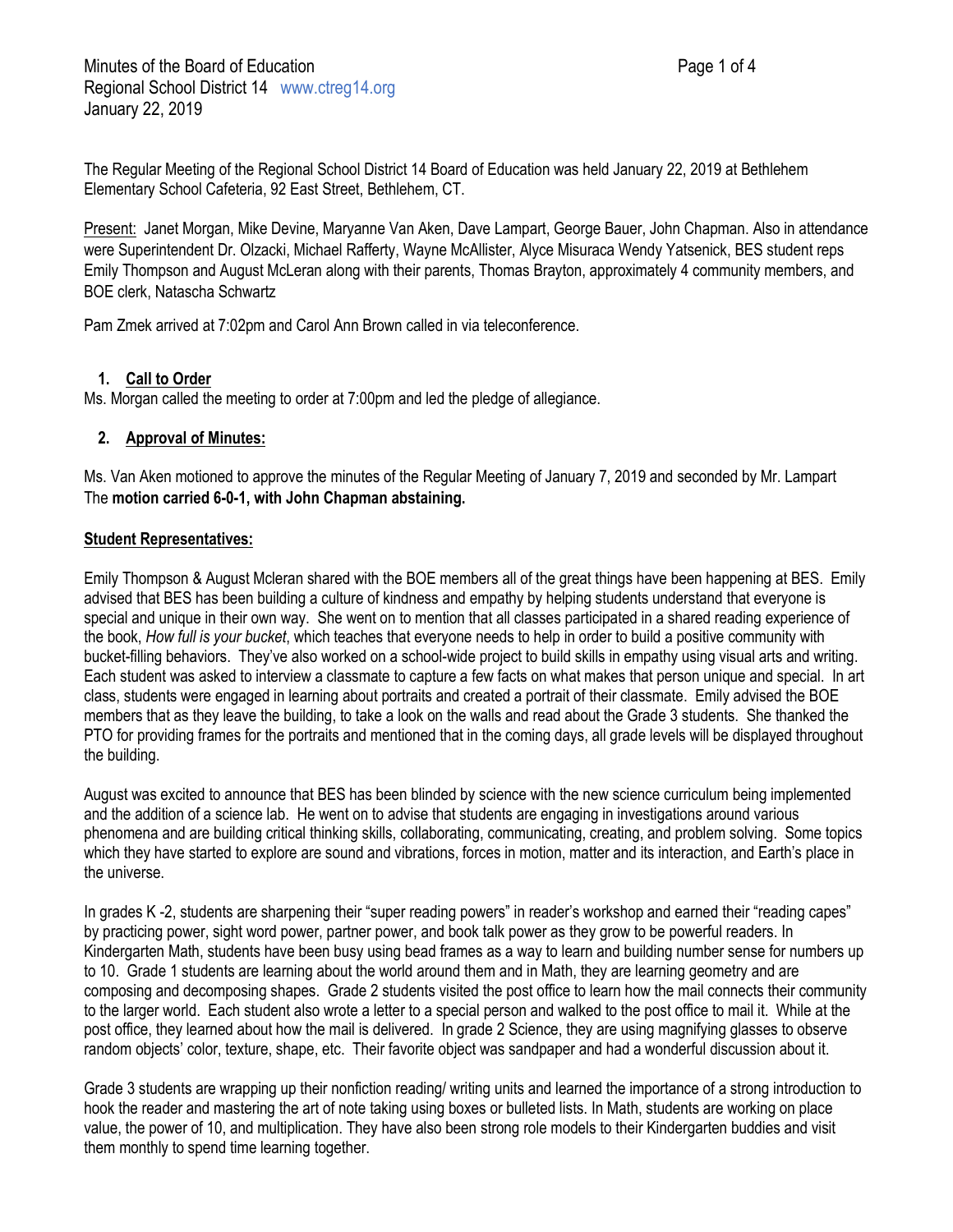Grade 4 students investigated a crime scene to launch their mystery reading unit in readers' workshop. They had to use evidence to determine whether Humpty Dumpty fell off the wall or if he was pushed. Theories ranges from Jack and Jill accidently knocking him off the wall with their water bucket, to the baker pushing him so that he could use the egg for his delicious cakes. Also in writing, they are working on thesis statements and how to defend them. They are practicing to organize thoughts into reasons with details to support their thinking and attempting to convince an audience of their own personal thesis statements. In Math, they are using area models to multiply multi-digit numbers.

Grade 5 students interviewed staff members and wrote non-fiction feature articles based on school related topics. In Math, they have completed problems solving posters and gallery walks to provide feedback on strategies used around decimal place value. In Science, they conducted several experiments based on Earth's rotation and explored reasons for change of seasons, night/day, etc. Thanks for a parent volunteer, an inflatable astronomy lab was used to help the student understand the Earth and its place in the universe. Lastly, a small group of  $5<sup>th</sup>$  graders were selected to attend the Connecticut Leadership Academy at Naugatuck Valley Community College. This experience will be brought back to BES to help develop connections to the world outside of BES and to help students build skills around communication, diversity, and leadership.

### **Superintendent report:**

Dr. Olzacki commented that the WMS winter school concert was wonderful and he was very impressed with the decorum of the students, the sound, and everything about the evening.

Dr. Olzacki asked Mr. Thomas Brayton of the Dawn Hochsprung Project initiative to get up and stay a few words regarding this wonderful initiative. Mr. Brayton advised that both Bonnie Grzlek and Linda Butkus were also in attendance who have been working on this initiative along with Carol Ann Brown who was on via teleconference. He showed the BOE a mockup of the proposed statue that will be erected in the BES courtyard Dawn's honor once the funds have been raised. The sculpture is of Dawn's dog Bella and an open book. Bella, Dawn's standard poodle, was very present in the school and could be seen many days walking the halls to greet students getting off the bus of if they were having a difficult day. They have commissioned artist Janice Mauro of Southern Connecticut to do the sculpture and are very pleased with the sculpture she has designed. Mr. Brayton advised that he's been in close communication with the region's attorney, Mark Sommaruga, for the legal portion of the project. He went on to advise that they have created a Facebook page called the Dawn and Bella Fund and are seeking tax-deductible donations which can be sent, payable to The Dawn and Bella Fund, to Newtown-Sandy Hook Community Foundation, Inc., 2 Washington Square, Newtown, CT 06470. For fundraising they have issued a press release to the Republican American newspaper. The next step will be active fundraising and to make sure they have all of the information that they need to be able to gift this sculpture to the region. For more information on the sculptor, Janice Mauro, you can visit her website at www.goodwoodstudio.com.

Dr. O asked Mr. Rafferty and Ms. Yatsenick to present the comprehensive school counseling curriculum.

Mr. Rafferty advised that while we have committed to improving the academic experience, they want to also take care of the social emotional part as well. He went on to state that they would be touching on the secondary aspect at this point as they are still vetting and working on the elementary schools. Mr. Rafferty advised that they will come back to a BOE meeting in the spring to present the elementary comprehensive school counseling curriculum. Mr. Rafferty and Ms. Yatsenick presented the five highlights: **All** - Counselors will have multiple touch points with 100% of the students. These range from individual checkins to classroom lessons, **Adjusted** – School Counselors assister in character education; fostering civic responsibility, kindness, and bullying awareness. They also focus on skill development in becoming productive and well-adjusted young people through the delivery of classroom lessons. Ms. Yatsenick shared with the board members that she sat in a class at BES and talked to them about what do if two people have a disagreement and the answers the students gave were very insightful. **Ready** – The curriculum promotes college and career readiness. Career awareness lessons at the elementary level partner with a grades 6-12 Naviance career curriculum this is in place at WMS and NHS. Everyone leaves with a plan. **Transitions** – This plan allow for true vertical transition in terms of support services for students as they move and grow from PK-12. It also establishes a systematic review of all student progress and creates an intervention protocol in the Counseling Department district-wide. **Capacity** - The plan builds capacity for all. District-wide, counselors are participating in professional development such as Crisis training, Narcan, True Colors, etc. and holding monthly meetings to ensure consistent delivery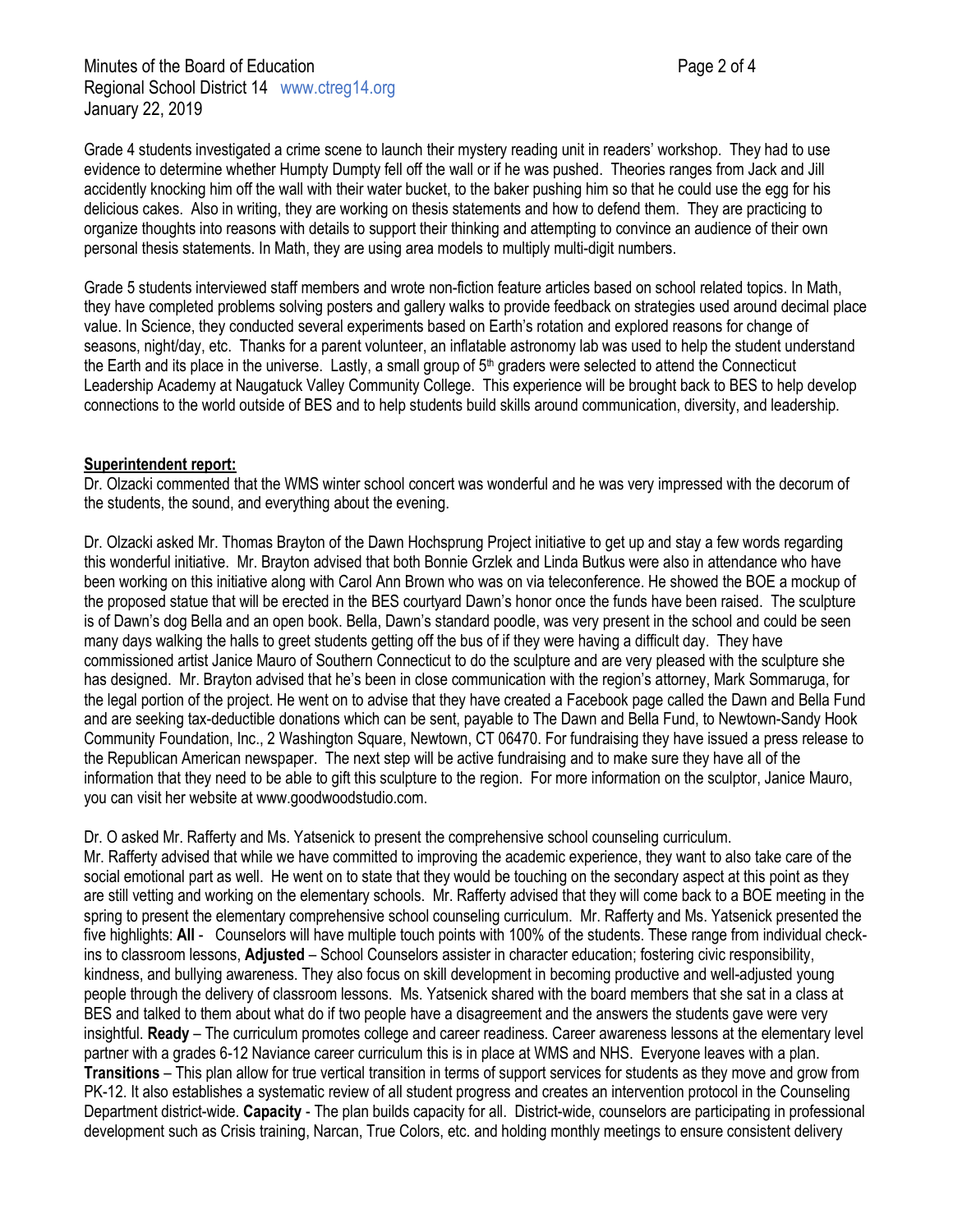and to discuss presenting themes, issues, and support strategies. This professional planning enables everyone to grow, from staff to students.

Ms. Van Aken mentioned to Ms. Yatsenick that the State might still be offering mental health first aid for free and will forward info to Ms. Yatsenick.

Mr. Rafferty advised the Board that he realizes that they touched upon the social emotional learning (Wingman) during the last meeting. They will come back in the spring to give an update.

Finally, Dr. Olzacki mentioned that the State graduation requirements continue to change and that hopefully by the next scheduled BOE meeting, he will have more info to bring to the table.

### **Committee reports**

Building: Mr. Chapman advised that the committee met last week and set the calendar for remainder of the calendar year. The NHS building project is on time and on schedule. They are finishing phase 3 on January 31. The committee is still working on items such as the track and two additional tennis courts but everything is proceeding well. Approximately 65% of the site work is complete.

District Advisory Committee: Ms. Morgan advised that the committee will be presenting their proposal during the next BOE meeting and that Jim Agostine will be contacted to send all of the information to the BOE early enough for them to review.

Finance/Facilities: Mr. Bauer advised that the committee met tonight and discussed the year-to-date financials and the NHS renovation project financials. He mentioned that the region received the first reimbursement from the State and will be billing for the second one. They also discussed the food service budget, and  $2<sup>nd</sup>$  quarter transfers. The next Finance/Facilities meeting to take place February 4, 2019.

### **Board chair comments**

Ms. Morgan thanked WMS for the wonderful winter concert which was put on. It was an impressive evening. Ms. Van Aken mentioned that another important event that happened was the Math National Honor Society induction. It was outstanding and it was great to see the kids so enthusiastic about Math and Ms. Luby was quite impressive by completing the Rubik's cube puzzle while speaking to the audience.

**Public comment** – none

### **Old business**

Ms. Morgan advised that during the public comment section of the last BOE meeting a NHS senior came to talk to the board members in regards to finding a better way to communicate with teachers. Ms. Morgan mentioned that she had asked Ms. Schwartz to send the current texting policy to the members prior to the meeting and wanted to know if there were any comments or suggestions. Ms. Morgan felt that texting could get people into big trouble and that there are other means by which students and teachers can communicate and wouldn't like to see it changed. Ms. Van Aken commented that students should not be able to have 24/7 access to teachers. Ms. Zmek also commented that each teacher would potentially need a district cell phone and that it would be opening up a can of worms and that boundaries need to be kept.

### **New business - none**